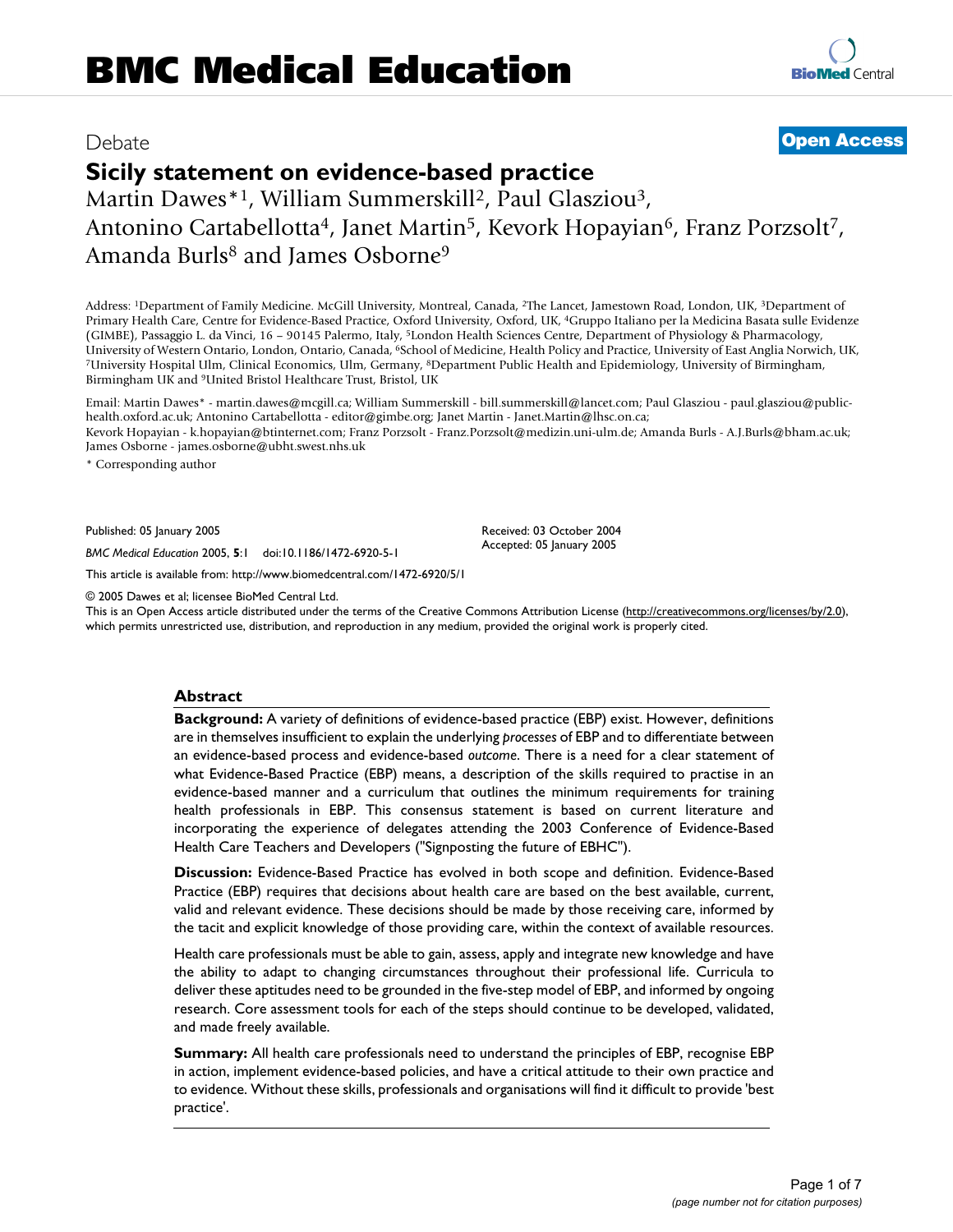# **Background**

## *The Sicily statement on evidence-based practice*

"Knowing is not enough; we must apply. Willing is not enough, we must do" [1]

Health care delivered in ignorance of available research evidence, misses important opportunities to benefit patients and may cause significant harm [2-4]. Providing evidence-based care is recognised as a key skill for health care workers from diverse professions and cultures [5-10]. The ability to deliver evidence-based practice promotes individualisation of care and assures the quality of health care for patients today as well as those of tomorrow [11].

A variety of definitions of evidence-based practice (EBP) have been proposed. However, definitions are in themselves insufficient to explain the underlying *processes* of EBP and to differentiate between an evidence-based process and evidence-based *outcome*.

Towards this goal, we propose three points to clarify and promote the realisation of EBP:

1) A clear statement of what EBP means.

2) A description of the minimum skill set required to practise in an evidence-based way.

3) A curriculum that outlines the minimum standard educational requirements for training health professionals in EBP.

This statement was conceived by the delegates of the second international conference of Evidence-Based Health Care Teachers and Developers held in Sicily in September 2003 ("Signposting the future of EBHC", [12]). In response to a request from the delegates at this conference's final plenary session the steering committee prepared the first draft. The proposed statement and a topic questionnaire were then circulated to all 86 attendees of the Sicily conference for suggestions and clarifications. Eighteen professions allied to health from 18 countries were represented. Suggestions were incorporated and a final paper approved by consensus.

# **Discussion**

# *Increase in medical information*

During the last century there has been an exponential growth of research and knowledge [13,14]. The growth of health care information has been particularly rapid in diagnostic and therapeutic technologies. The volume of medical papers published doubles every 10 to 15 years [15]. Electronic searching of this expanding evidence base was initiated by the National Library of Medicine in 1966 [16]. Electronic access to full text articles and journals started to become available in 1998 [17]. Increasingly, specialist databases of utility for health professionals are being developed, such as the Physiotherapy Evidence Database [18] and the C2-SPECTR [19]. Regular use of these resources is identified as one marker for lifelong learning among physicians [20], but the process is not easy [21]. Identification of the best methods to understand and integrate patient values, such as decision aids or patient-centred consultations, is still at the early stages of development [22].

With this expansion of information, our knowledge should be greater and our practice should be more effective. Unfortunately this is too often not the case [23]. This recognised gap between best evidence and practice is one of the driving forces behind the development of EBP.

# *Clinical decision making*

Good practice including effective clinical decision making – step 4 of the EBP process – requires the explicit research evidence and non-research knowledge (tacit knowledge or accumulated wisdom). Clinical decision making is the end point of a process that includes clinical reasoning, problem solving, and awareness of patient and health care context [24]. This process is uncertain and frequently no "correct" decision exists. EBP can help with *some* of the uncertainties in this decision process by using the explicit knowledge obtainable from research information. But to do so the research information must be transformed into clinicians' knowledge. Information can be defined as data that has been sorted, analysed, & displayed and communicated through language, graphic displays, or numeric tables. Explicit knowledge is then the meaning people create using this information and its application through action in specific settings [25]. For example clinician's knowledge should include the need to evaluate quickly the patient with chest pain to take advantage of the research proven window of opportunity for treatment of acute coronary syndrome. Step 4 also requires the tacit knowledge which comes from the wisdom of experience, informed by evidence and outcomes, and which is consequently harder to share. An example is the recognition of a sick child. Research may develop a list of clinical features that, when present, denote severe illness in a child. While this list will help the inexperienced junior doctor, nurse, or midwife, the experienced health practitioner has a tacit knowledge of "sickness" in a child that comes from both knowledge of the features list and assimilation with experience, thereby speeding up the recognition of "sickness" in a child.

# *Principles & development of evidence-based practice*

The term "Evidence-based medicine" was introduced in the medical literature in 1991 [26]. An original definition suggested the process was "an ability to assess the validity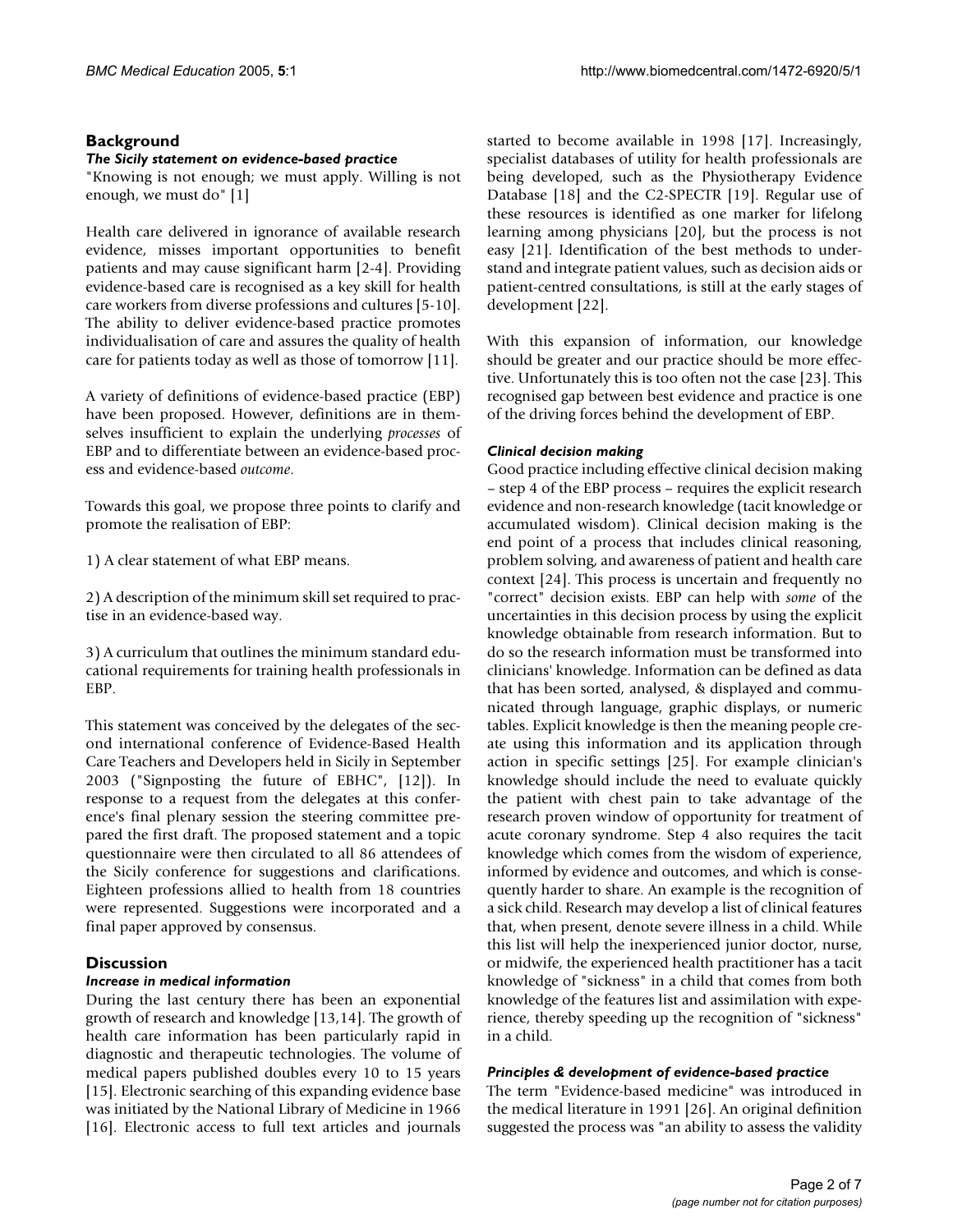and importance of evidence before applying it to day-today clinical problems" [27,28]. The initial definition of evidence-based practice was within the context of medicine, where it is well recognised that many treatments do not work as hoped [29]. Since then, many professions allied to health and social care have embraced the advantages of an evidence-based approach to practice and learning [5-8,30]. Therefore we propose that the concept of evidence-based medicine be broadened to evidence-based practice to reflect the benefits of entire health care teams and organisations adopting a shared evidence-based approach. This emphasises the fact that evidence-based practitioners may share more attitudes in common with other evidence-based practitioners than with non evidence-based colleagues from their own profession who do not embrace an evidence-based paradigm.

EBP evolved from the application of clinical epidemiology and critical appraisal to explicit decision making within the clinician's daily practice, but this was only one part of the larger process of integration of evidence into practice. Initially there was a paucity of tools and programmes to help health professionals learn evidencebased practice. In response to this need, workshops based on those founded at McMaster by Sackett, Haynes, Guyatt and colleagues were set up around the world. During this period several textbooks on EBP were published accompanied by the development of on-line supportive materials.

The initial focus on critical appraisal led to debate on the practicality of the use of evidence within patient care. In particular, the unrealistic expectation that evidence should be tracked down and critically appraised for *all* knowledge gaps led to early recognition of practical limitations and disenfranchisement amongst some practitioners [31]. The growing awareness of the need for good evidence also led to awareness of the possible traps of rapid critical appraisal. For example problems, such as inadequate randomisation or publication bias, may cause a dramatic overestimation of therapeutic effectiveness [32]. In response, pre-searched, pre-appraised resources, such as the systematic reviews of the Cochrane Collaboration [33], the evidence synopses of *Clinical Evidence* [34] and secondary publications such as Evidence Based Medicine [35] have been developed [36], though these currently only cover a small proportion of clinical questions.

# *Process of Evidence Based Practice*

The five steps of EBP were first described in 1992 [37] and most steps have now been subjected to trials of teaching effectiveness (indicated by references)

1. Translation of uncertainty to an answerable question [38]

2. Systematic retrieval of best evidence available [39]

3. Critical appraisal of evidence for validity, clinical relevance, and applicability [40]

- 4. Application of results in practice [41]
- 5. Evaluation of performance [42]

This five-step model forms the basis for both clinical practice and teaching EBP, for as Rosenberg and Donald observed, "an immediate attraction of evidence-based medicine is that it integrates medical education with clinical practice" [43].

# *Curricula outline of minimum standard educational requirements*

Different practitioners at different levels of responsibility within evidence-based organisations will require different skills for EBP and different types of evidence. It is a minimum requirement that all practitioners understand the principles of EBP, implement evidence-based policies, and have a critical attitude to their own practice and to evidence. Without these skills and attitidues, health care professionals will find it difficult to provide 'best practice'. Teachers, commissioners, and those in positions of leadership will require appraisal skills that come with higher training and continued use [44].

The wider knowledge and use of these skills will help health professionals meet some of Hurd's list of desired educational outcomes [45] in being able to:

- distinguish evidence from propaganda (advertisement)
- probability from certainty
- data from assertions
- rational belief from superstitions
- science from folklore

# *Curricula that outline the minimum standard educational requirements for practitioners*

Evidence-based practitioners need additional skills to supplement traditional knowledge. Health care graduates should "be able to gain, assess, apply and integrate new knowledge and have the ability to adapt to changing circumstances throughout their professional life" [46]. Observational studies suggest that one way to 'futureproof' health care graduates, is to train them in the necessary skills to support life-long learning through the fivestep model of EBM [47].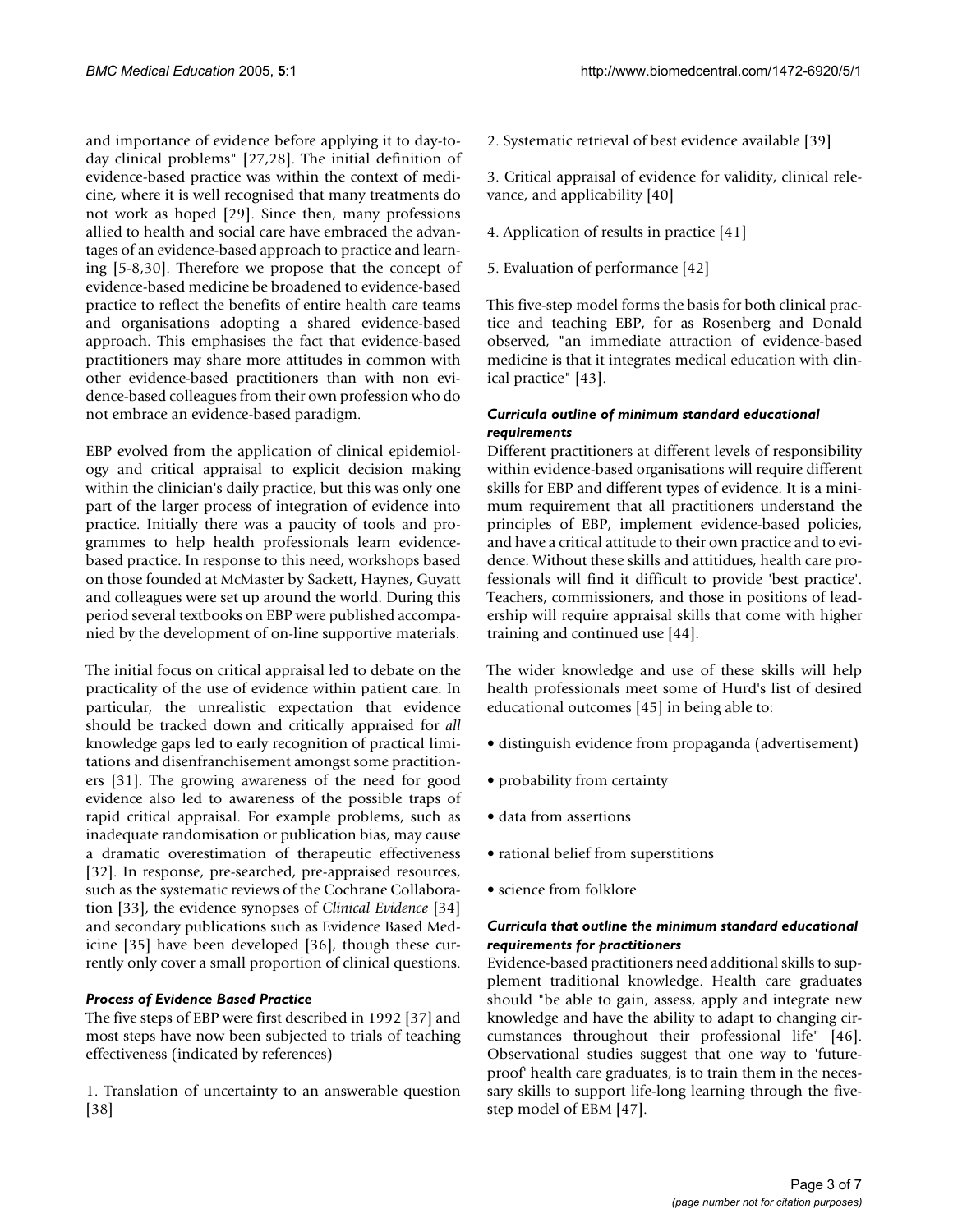Learning has three components: knowledge, skills and attitudes. It is said that "attitudes are caught, not taught" [48]. Attitudes, such as comfort with managing uncertainty and reflective learning, provide the psychological framework in which evidence is appraised and applied, described by Sackett as "the *conscientious*, explicit and *judicious* use of current best evidence in making decisions about the care of individual patients" [49]. This presents a challenge, as EBP is rarely taught well [50] and is applied (and observed) irregularly at the point of patient contact [51] where professional attitudes are formed, and students learn to incorporate theory into practical skills for patient care. Patient involvement in decision making is part of the process of being an effective practitioner. The degree of involvement and the methods by which this is achieved will depend on the setting, the patients and the practitioner.

The curriculum framework for EBP should consider the importance of all steps shown in Table [1.](#page-4-0) Often courses focus on one of these elements, most commonly critical appraisal, but a balance of skills in each of the steps is needed to take a student from question through to application. Indeed, the most difficult step (sometimes dubbed "step 0") is to get students and colleagues to recognise and admit uncertainties. As Table [1](#page-4-0) suggests, learning should be focused on educational outcome, which in turn needs to reflect the clinical setting. This practical orientation means that EBP teaching and assessment needs to consider the real-time setting of practice, and hence searching and appraisal need to be done in minutes rather than hours or days. Table [1](#page-4-0) provides examples of established methods of teaching and assessment for each step, but further compilation, innovation, development, and testing are needed. Future research should be informed by the movement in best evidence medical education (BEME) [52].

# *Recommendations*

The term 'EBM' has evolved into a larger phenomenon, as increasing numbers of practitioners in various disciplines recognise the importance of evidence to inform all types of health care decisions. Furthermore, greater patient choice and complexity of care mean that many professionals practise as a team. In recognition of the importance of a united commitment to the principles of 'best practice', we propose that the term 'evidence-based practice' (EBP) be used to describe all aspects of this discipline.

To ensure that future health care users can be assured of receiving 'best practice' regardless of the type or location of the care received, we make the following recommendations for education:

1. The professions and their colleges should incorporate the necessary knowledge, skills and attitudes of EBP into their training and registration requirements.

2. Curricula to deliver these competencies should be grounded in the "five-step model" (Table [1](#page-4-0)).

3. Further research into the most effective and efficient methods for teaching each step should be fostered, and linked with ongoing systematic reviews on each step.

4. Core assessment tools for each of the steps should be developed, validated, and made freely available internationally.

5. Courses that claim to teach EBP should have effective methods for teaching and evaluating *all* components.

Evidence-Based Practice (EBP) requires that decisions about health care are based on the best available, current, valid and relevant evidence. These decisions should be made by those receiving care, informed by the tacit and explicit knowledge of those providing care, within the context of available resources.

Finally, EBP requires a health care infrastructure committed to best practice, and able to provide full and rapid access to electronic databases at the point of care delivery. We believe that without the skills and resources for all the relevant components of this framework, the practice of a health care professional, or a health care organisation, cannot be said to provide their users with evidence-based care.

# **Summary**

1. This consensus statement is from an international working group representing both organisations and individual teachers and developers of evidence-based practice.

2. Evidence-Based Practice (EBP) requires that decisions about health care are based on the best available, current, valid and relevant evidence. These decisions should be made by those receiving care, informed by the tacit and explicit knowledge of those providing care, within the context of available resources.

3. All health care professionals need to understand the principles of EBP, recognise it in action, implement evidence-based policies, and have a critical attitude to their own practice and to evidence. Without these skills professionals will find it difficult to provide 'best practice'.

4. The teaching of EBP should, as far as possible, be integrated into the clinical setting and routine care so that students not only learn the principles and skills, but learn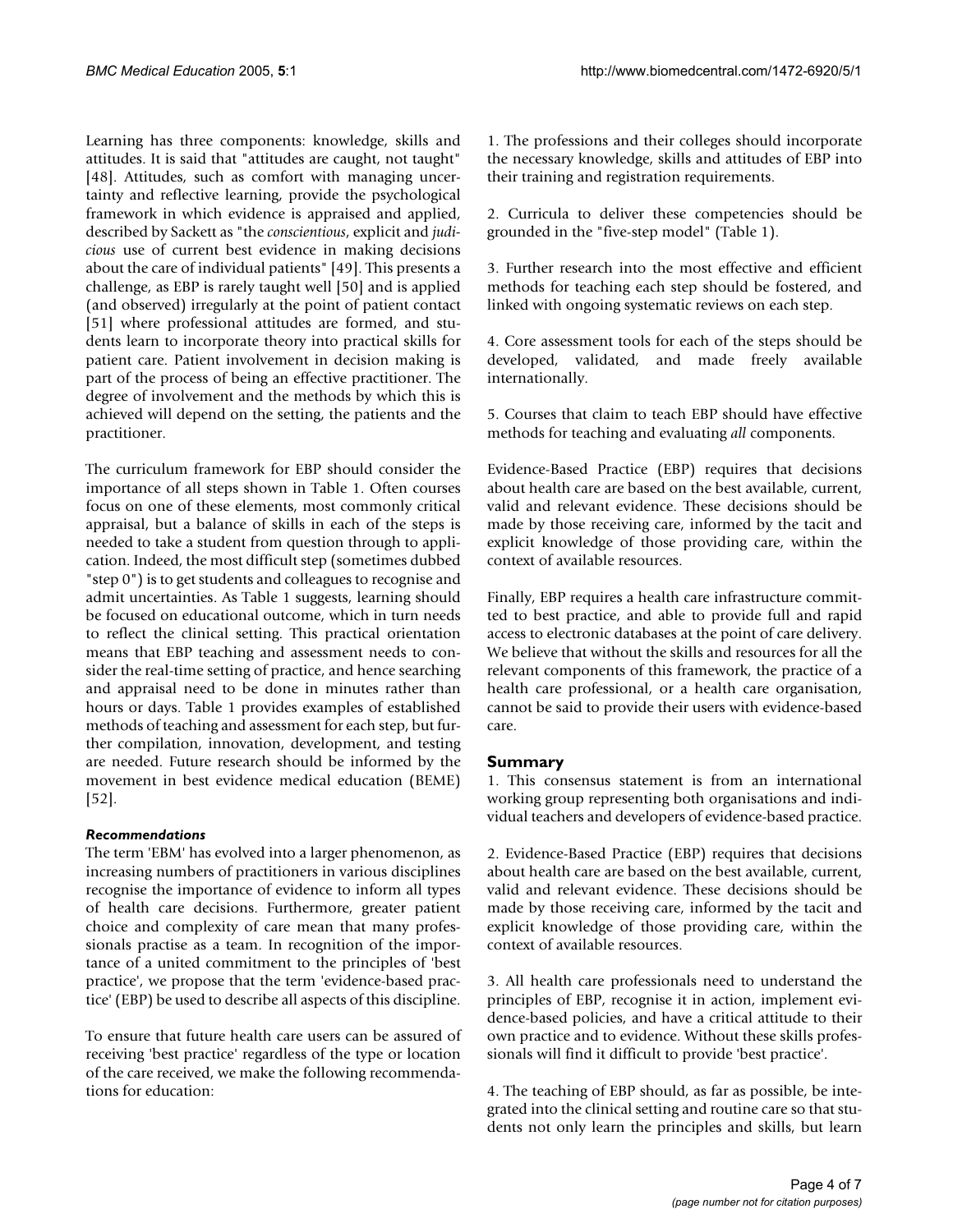<span id="page-4-0"></span>**Table 1: Description of evidence for aspects of Evidence-Based Practice teaching and assessment**

| <b>Educational outcome</b>                                                                                                                                                                                                                                                                                                                                                                                                                                                                                                                                                    | <b>Examples of methods of teaching</b>                                                                                                                                                                                                                                                                                                                                                                                 | <b>Examples of methods of assessment</b>                                                                                                                                 |
|-------------------------------------------------------------------------------------------------------------------------------------------------------------------------------------------------------------------------------------------------------------------------------------------------------------------------------------------------------------------------------------------------------------------------------------------------------------------------------------------------------------------------------------------------------------------------------|------------------------------------------------------------------------------------------------------------------------------------------------------------------------------------------------------------------------------------------------------------------------------------------------------------------------------------------------------------------------------------------------------------------------|--------------------------------------------------------------------------------------------------------------------------------------------------------------------------|
| Translation of uncertainty into an<br>answerable question. The student identifies<br>knowledge gaps during the course of practice<br>and asks foreground questions to fill these gaps,<br>The student should ask focused questions that<br>lead to effective search and appraisal strategies.                                                                                                                                                                                                                                                                                 | Presenting clinical scenarios or asking for<br>students to share a problem encountered in<br>clinical practice. Framing a focussed,<br>answerable question in a structured format<br>[38]. Several formats are taught: 3 part<br>(patient-intervention-outcome), 4 part<br>(patient-intervention/exposure-comparator-<br>outcome), or 5 part (patient-intervention/<br>exposure-comparator-outcome-time)<br>questions. | The skills can be assessed by presenting a<br>clinical scenario and asking the student to form<br>a focussed, answerable question (included in<br>the Fresno test) [53]. |
| Search for and retrieval of evidence. The<br>student can design and conduct a search<br>strategy to answer questions. The strategy<br>should be effective and comprehensive: likely<br>to retrieve all relevant evidence. The student<br>understands the strengths and weaknesses of<br>the different sources of evidence.                                                                                                                                                                                                                                                    | Theoretical instruction backed by a supervised<br>practical session with online connection [39]. A<br>variety of databases should be shown such as<br>Cochrane, MEDLINE, CINAHL, Evidence-<br>Based Medicine, SumSearch, tripdatabase.com<br>with the relative benefits discussed.                                                                                                                                     | Computer based OSCE has been used to test<br>the abilities of framing questions, searching, and<br>retrieving appropriate evidence [54].                                 |
| Critical appraisal of evidence for validity<br>and clinical importance. The student can<br>appraise the validity of a study. The appraisal<br>will include: the suitability of the type of study<br>to the type of question asked, the design of the<br>study and sources of bias, the reliability of<br>outcome measures chosen, and the suitability<br>and robustness of the analysis employed. The<br>student can appraise the importance of the<br>outcomes and translate them into clinically<br>meaningful summary statistics, such as number<br>needed to treat (NNT). | This is probably the most widely taught skill<br>[55] Examples include the Critical Appraisals<br>Skills Program [56].                                                                                                                                                                                                                                                                                                 | Tests for critical appraisal of validity include the<br>Berlin Questionnaire [57] and the Fresno test.                                                                   |
| Application of appraised evidence to<br><b>practice</b> The student can assess the relevance<br>of the appraised evidence to the need that<br>prompted the question. The student can<br>explore the patient's values and the<br>acceptability of the answer.                                                                                                                                                                                                                                                                                                                  | Examples include applying the identified<br>evidence to the specific context that led to the<br>quest for evidence. This requires exploration of<br>the generalisability of the evidence to the<br>specific scenario, and 'particularising' outcomes<br>by adjusting for patient-specific risks[58].                                                                                                                   | Objective structured clinical examination<br>involving clinical application and interaction<br>with patient after reading supplied evidence<br>$[59]$ .                  |
| <b>Evaluation of performance.</b> The student<br>asks focussed questions, searches sources of<br>evidence, appraises or uses pre-appraised<br>evidence and applies these in practice. The<br>student reflects on how well these activities are<br>performed.                                                                                                                                                                                                                                                                                                                  | Role modelling by EBP teachers. The<br>encouragement of adult learning styles. Journal<br>clubs [60].                                                                                                                                                                                                                                                                                                                  | Use of a questionnaire to assess knowledge,<br>attitude and behaviour [61].                                                                                              |

how to incorporate these skills with their own life-long learning and patient care.

# **Competing interests**

All of the authors have received honoraria for teaching EBP FP is a consultant of Lilly Deutschland GmbH. The International Conferences of EBHC Teachers and Developers do not accept sponsorship from health technologies (including pharmaceutical) manufacturers.

# **Authors contributions**

MD, WS & PG wrote the original draft. AC, JM, KH, FP, AB & JO contributed to the concept and all revised drafts of the statement.

## **Acknowledgements**

Contributions by the following conference delegates are greatly valued and helped to make this statement representative of different health professions and healthcare systems: Andrew Booth, Rosalie Bennett, Thierry Christiaens, Mark Cooke, Madelon Finkel, Simon French, Frances Gardner, Amit Ghosh, Michel Labrecque, Elizabeth Meerabeau, Felice Musicco, Claire Parkin, Nancy Spector, Mel Stewart, Katharine Wylie. Dr. Badri Badrinath helped to search the literature

## **References**

- 1. Goethe JW: **"Denken und Tun".** *Maximen und Reflexionen* 1833.
- Dopson S, Mant J, Hicks N: [Getting research into practice: fac](http://www.ncbi.nlm.nih.gov/entrez/query.fcgi?cmd=Retrieve&db=PubMed&dopt=Abstract&list_uids=10140734)**[ing the issues.](http://www.ncbi.nlm.nih.gov/entrez/query.fcgi?cmd=Retrieve&db=PubMed&dopt=Abstract&list_uids=10140734)** *J Manag Med* 1994, **8:**4-12.
- 3. Ordonez GA, Phelan PD, Olinsky A, Robertson CF: **[Preventable](http://www.ncbi.nlm.nih.gov/entrez/query.fcgi?cmd=Retrieve&db=PubMed&dopt=Abstract&list_uids=9579156) [factors in hospital admissions for asthma.](http://www.ncbi.nlm.nih.gov/entrez/query.fcgi?cmd=Retrieve&db=PubMed&dopt=Abstract&list_uids=9579156)** *Arch Dis Child* 1998, **78:**143-147.
- 4. Venturini F, Romero M, Tognoni G: **[Patterns of practice for acute](http://www.ncbi.nlm.nih.gov/entrez/query.fcgi?cmd=Retrieve&db=PubMed&dopt=Abstract&list_uids=10027664) [myocardial infarction in a population from ten countries.](http://www.ncbi.nlm.nih.gov/entrez/query.fcgi?cmd=Retrieve&db=PubMed&dopt=Abstract&list_uids=10027664)** *Eur J Clin Pharmacol* 1999, **54:**877-886.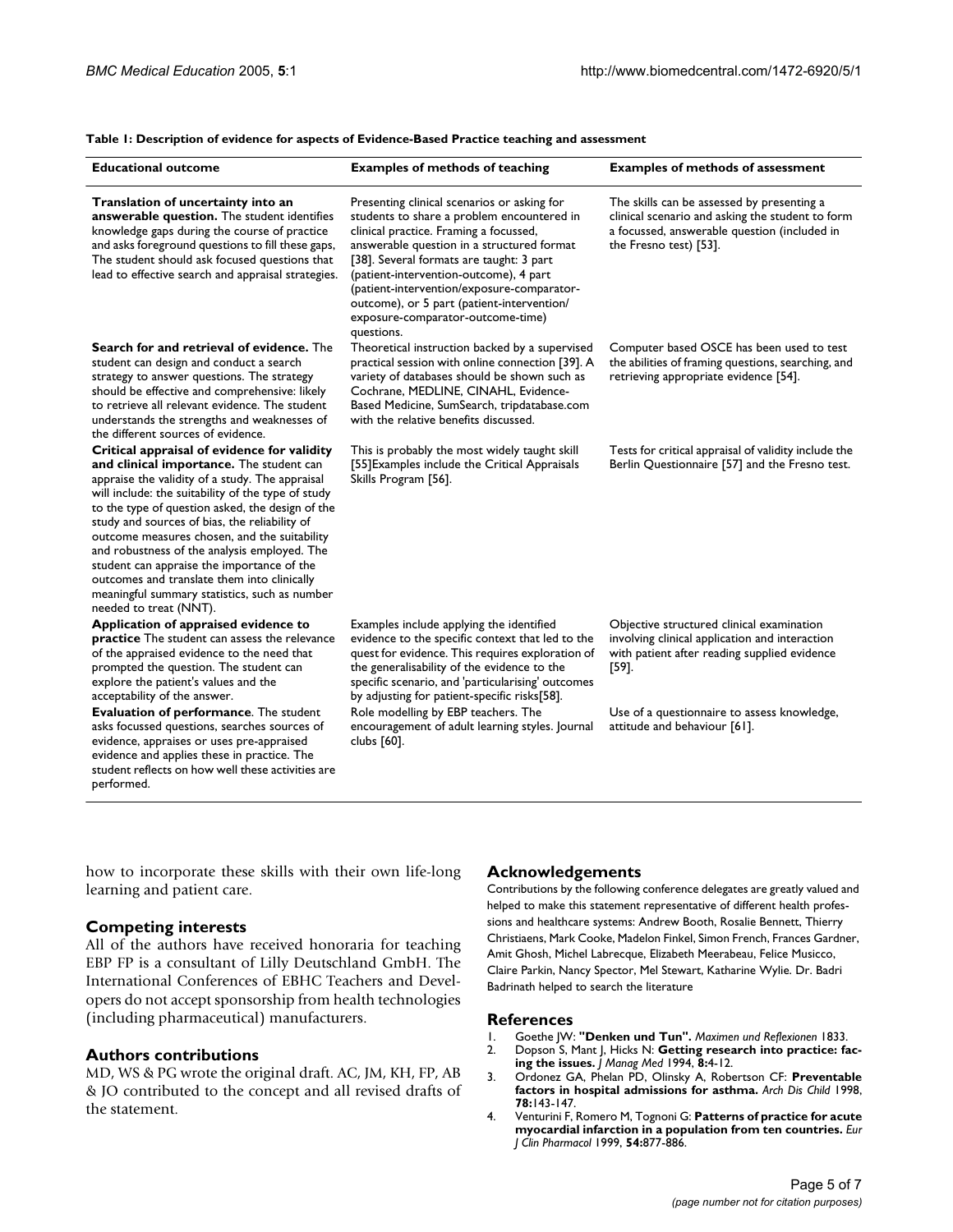- 5. Culham E: **Evidence based practice and professional credibility (editorial).** *Physiotherapy Theory and Practice* 1998, **14:**65-67.
- 6. NMC: **Nursing & Midwifery Council (2002) Code of Professional Conduct.** 2002:8.
- 7. Dawes MG: **On the need for evidence-based general and family practice.** *Evidence-Based Medicine* 1996, **1:**68-69.
- 8. Richards D, Lawrence A, Sackett DL: **[Bringing an evidence-base](http://www.ncbi.nlm.nih.gov/entrez/query.fcgi?cmd=Retrieve&db=PubMed&dopt=Abstract&list_uids=9225531) [to dentistry.](http://www.ncbi.nlm.nih.gov/entrez/query.fcgi?cmd=Retrieve&db=PubMed&dopt=Abstract&list_uids=9225531)** *Community Dent Health* 1997, **14:**63-65.
- 9. Geddes JR: **On the need for evidence-based psychiatry.** *Evidence-Based Medicine* 1996, **1:**199-200.
- 10. CSP: **Standards of Physiotherapy Practice.** *Chartered Society of Physiotherapy* 2000.
- 11. Group EBMW: **[Evidence-based medicine. A new approach to](http://www.ncbi.nlm.nih.gov/entrez/query.fcgi?cmd=Retrieve&db=PubMed&dopt=Abstract&list_uids=1404801) [teaching the practice of medicine.](http://www.ncbi.nlm.nih.gov/entrez/query.fcgi?cmd=Retrieve&db=PubMed&dopt=Abstract&list_uids=1404801)** *JAMA* 1992, **268:**2420-2425.
- 12. GIMBE: **http://www.ebhc.org.** .
- 13. Humphreys BL, McCutcheon DE: **[Growth patterns in the](http://www.ncbi.nlm.nih.gov/entrez/query.fcgi?cmd=Retrieve&db=PubMed&dopt=Abstract&list_uids=8136756) [National Library of Medicine's serials collection and in Index](http://www.ncbi.nlm.nih.gov/entrez/query.fcgi?cmd=Retrieve&db=PubMed&dopt=Abstract&list_uids=8136756) [Medicus journals, 1966-1985.](http://www.ncbi.nlm.nih.gov/entrez/query.fcgi?cmd=Retrieve&db=PubMed&dopt=Abstract&list_uids=8136756)** *Bull Med Libr Assoc* 1994, **82:**18-24.
- Arndt KA: [Information excess in medicine. Overview, rele](http://www.ncbi.nlm.nih.gov/entrez/query.fcgi?cmd=Retrieve&db=PubMed&dopt=Abstract&list_uids=1519941)**[vance to dermatology, and strategies for coping.](http://www.ncbi.nlm.nih.gov/entrez/query.fcgi?cmd=Retrieve&db=PubMed&dopt=Abstract&list_uids=1519941)** *Arch Dermatol* 1992, **128:**1249-1256.
- 15. Hook O: **[Scientific communications. History, electronic jour](http://www.ncbi.nlm.nih.gov/entrez/query.fcgi?cmd=Retrieve&db=PubMed&dopt=Abstract&list_uids=10229997)[nals and impact factors.](http://www.ncbi.nlm.nih.gov/entrez/query.fcgi?cmd=Retrieve&db=PubMed&dopt=Abstract&list_uids=10229997)** *Scand J Rehabil Med* 1999, **31:**3-7.
- 16. Wilson MP DCDKDF: **[Extramural programs of theNational](http://www.ncbi.nlm.nih.gov/entrez/query.fcgi?cmd=Retrieve&db=PubMed&dopt=Abstract&list_uids=5921469) [Library of Medicine: program objectives and present status.](http://www.ncbi.nlm.nih.gov/entrez/query.fcgi?cmd=Retrieve&db=PubMed&dopt=Abstract&list_uids=5921469)** *Bull Med Libr Assoc* 1966, **54:**293-310.
- 17. Delamothe T, Smith R: **[The BMJ's website scales up.](http://www.ncbi.nlm.nih.gov/entrez/query.fcgi?cmd=Retrieve&db=PubMed&dopt=Abstract&list_uids=9552946)** *BMJ* 1998, **316:**1109-1110.
- 18. PEDro: **http://www.pedro.fhs.usyd.edu.au/index.html.** .
- 19. C2-SPECTR: **http://www.campbellcollaboration.org.** .
- 20. Hojat M, Nasca TJ, J E, Frsiby A, Veloski J, Gonnella J: **[An opera](http://www.ncbi.nlm.nih.gov/entrez/query.fcgi?cmd=Retrieve&db=PubMed&dopt=Abstract&list_uids=12893557)[tional measure of physician lifelong learning:its develop](http://www.ncbi.nlm.nih.gov/entrez/query.fcgi?cmd=Retrieve&db=PubMed&dopt=Abstract&list_uids=12893557)[ment, components and preliminary psychometric data.](http://www.ncbi.nlm.nih.gov/entrez/query.fcgi?cmd=Retrieve&db=PubMed&dopt=Abstract&list_uids=12893557)** *Med Teach* 2003, **25:**433-437.
- 21. Ely JW, Osheroff JA, Ebell MH, Chambliss ML, Vinson DC, Stevermer JJ, Pifer EA: **[Obstacles to answering doctors' questions about](http://www.ncbi.nlm.nih.gov/entrez/query.fcgi?cmd=Retrieve&db=PubMed&dopt=Abstract&list_uids=11909789) [patient care with evidence: qualitative study.](http://www.ncbi.nlm.nih.gov/entrez/query.fcgi?cmd=Retrieve&db=PubMed&dopt=Abstract&list_uids=11909789)** *BMJ* 2002, **324:**710.
- 22. Montgomery AA, Fahey T, Peters TJ: **[A factorial randomised con](http://www.ncbi.nlm.nih.gov/entrez/query.fcgi?cmd=Retrieve&db=PubMed&dopt=Abstract&list_uids=12939889)[trolled trial of decision analysis and an information video plus](http://www.ncbi.nlm.nih.gov/entrez/query.fcgi?cmd=Retrieve&db=PubMed&dopt=Abstract&list_uids=12939889) [leaflet for newly diagnosed hypertensive patients.](http://www.ncbi.nlm.nih.gov/entrez/query.fcgi?cmd=Retrieve&db=PubMed&dopt=Abstract&list_uids=12939889)** *Br J Gen Pract* 2003, **53:**446-453.
- 23. Walker A, Grimshaw J, Johnston M, Pitts N, Steen N, Eccles M: **PRIME PRocess modelling in ImpleMEntation research: selecting a theoretical basis for interventions to change clinical practice.** *BMC Health Serv Res* 2003, **19:**1-12.
- 24. Maudsley G S: **'Science', 'critical thinking' and 'competence' for Tomorrow's Doctors. A review of terms and concepts.** *J:Med Educ* 2000, **34:**53-60.
- 25. Stenmark D: **"Information vs. Knowledge: The Role of intranets in Knowledge Management".** IEEE Press, Hawaii, January 7- 10, 2002; 2002.
- 26. Guyatt G: **Evidence-Based Medicine.** *ACP J Club* 1991, **A-16:**114.
- Oxman AD, Sackett DL, Guyatt GH: [Users' guides to the medical](http://www.ncbi.nlm.nih.gov/entrez/query.fcgi?cmd=Retrieve&db=PubMed&dopt=Abstract&list_uids=8411577) **[literature. I. How to get started. The Evidence-Based Medi](http://www.ncbi.nlm.nih.gov/entrez/query.fcgi?cmd=Retrieve&db=PubMed&dopt=Abstract&list_uids=8411577)[cine Working Group.](http://www.ncbi.nlm.nih.gov/entrez/query.fcgi?cmd=Retrieve&db=PubMed&dopt=Abstract&list_uids=8411577)** *JAMA* 1993, **270:**2093-2095.
- 28. Guyatt GH, Rennie D: **[Users' guides to the medical literature](http://www.ncbi.nlm.nih.gov/entrez/query.fcgi?cmd=Retrieve&db=PubMed&dopt=Abstract&list_uids=8411578) [\[editorial\].](http://www.ncbi.nlm.nih.gov/entrez/query.fcgi?cmd=Retrieve&db=PubMed&dopt=Abstract&list_uids=8411578)** *JAMA* 1993, **270:**2096-2097.
- 29. Doust JA, Del Mar CB: **[Why do doctors use treatments that do](http://www.ncbi.nlm.nih.gov/entrez/query.fcgi?cmd=Retrieve&db=PubMed&dopt=Abstract&list_uids=14988163) [not work?](http://www.ncbi.nlm.nih.gov/entrez/query.fcgi?cmd=Retrieve&db=PubMed&dopt=Abstract&list_uids=14988163)** *BMJ* 2004, **328:**474-475.
- 30. Gambrill E: **Evidence-based practice: Sea change or emperor's new clothes?** *J Social Work Educ* 2003, **39:**3-23.
- 31. McAlister FA, Graham I, Karr GW, Laupacis A: **[Evidence-based](http://www.ncbi.nlm.nih.gov/entrez/query.fcgi?cmd=Retrieve&db=PubMed&dopt=Abstract&list_uids=10203636) [medicine and the practicing clinician.](http://www.ncbi.nlm.nih.gov/entrez/query.fcgi?cmd=Retrieve&db=PubMed&dopt=Abstract&list_uids=10203636)** *J Gen Intern Med* 1999, **14:**236-242.
- 32. Juni P, Egger M: **[Allocation concealment in clinical trials.](http://www.ncbi.nlm.nih.gov/entrez/query.fcgi?cmd=Retrieve&db=PubMed&dopt=Abstract&list_uids=12435252)** *JAMA* 2002, **288:**2407-8; discussion 2408-9.
- 33. Cochrane-Collaboration: **http://www.cochrane.org.** .
- 34. Clinical-Evidence: **http://www.clinicalevidence.com.** .
- 35. Evidence-Based-Medicine: **http://ebm.bmjjournals.com.** .
- 36. Haynes RB: **[Of studies, syntheses, synopses, and systems: the](http://www.ncbi.nlm.nih.gov/entrez/query.fcgi?cmd=Retrieve&db=PubMed&dopt=Abstract&list_uids=11280129) ["4S" evolution of services for finding current best evidence.](http://www.ncbi.nlm.nih.gov/entrez/query.fcgi?cmd=Retrieve&db=PubMed&dopt=Abstract&list_uids=11280129)** *ACP J Club* 2001, **134:**A11-3.
- 37. Cook DJ, Jaeschke R, Guyatt GH: **[Critical appraisal of therapeu](http://www.ncbi.nlm.nih.gov/entrez/query.fcgi?cmd=Retrieve&db=PubMed&dopt=Abstract&list_uids=10147956)tic interventions in the intensive care unit: human mono[clonal antibody treatment in sepsis. Journal Club of the](http://www.ncbi.nlm.nih.gov/entrez/query.fcgi?cmd=Retrieve&db=PubMed&dopt=Abstract&list_uids=10147956)**

**[Hamilton Regional Critical Care Group.](http://www.ncbi.nlm.nih.gov/entrez/query.fcgi?cmd=Retrieve&db=PubMed&dopt=Abstract&list_uids=10147956)** *J Intensive Care Med* 1992, **7:**275-282.

- 38. Richardson WS, Wilson MC, Nishikawa J, Hayward RS: **[The well](http://www.ncbi.nlm.nih.gov/entrez/query.fcgi?cmd=Retrieve&db=PubMed&dopt=Abstract&list_uids=7582737)[built clinical question: a key to evidence-based decisions](http://www.ncbi.nlm.nih.gov/entrez/query.fcgi?cmd=Retrieve&db=PubMed&dopt=Abstract&list_uids=7582737) [\[editorial\].](http://www.ncbi.nlm.nih.gov/entrez/query.fcgi?cmd=Retrieve&db=PubMed&dopt=Abstract&list_uids=7582737)** *ACP J Club* 1995, **123:**A12-3.
- 39. Rosenberg WM, Deeks J, Lusher A, Snowball R, Dooley G, Sackett D: **[Improving searching skills and evidence retrieval.](http://www.ncbi.nlm.nih.gov/entrez/query.fcgi?cmd=Retrieve&db=PubMed&dopt=Abstract&list_uids=9881313)** *J R Coll Physicians Lond* 1998, **32:**557-563.
- Parkes J, Hyde C, Deeks J, Milne R: [Teaching critical appraisal](http://www.ncbi.nlm.nih.gov/entrez/query.fcgi?cmd=Retrieve&db=PubMed&dopt=Abstract&list_uids=11686986) **[skills in health care settings.](http://www.ncbi.nlm.nih.gov/entrez/query.fcgi?cmd=Retrieve&db=PubMed&dopt=Abstract&list_uids=11686986)** *Cochrane Database Syst Rev* 2001:CD001270.
- 41. Epling J, Smueny J, Patil A, Tudiver F: **[Teaching evidence-based](http://www.ncbi.nlm.nih.gov/entrez/query.fcgi?cmd=Retrieve&db=PubMed&dopt=Abstract&list_uids=12455246) [medicine skills through a residency developed guideline.](http://www.ncbi.nlm.nih.gov/entrez/query.fcgi?cmd=Retrieve&db=PubMed&dopt=Abstract&list_uids=12455246)** *Family Medicine* 2002, **34:**646-648.
- 42. Jamtvedt G, Young JM, Kristoffersen DT, Thomson O'Brien MA, Oxman AD: **[Audit and feedback: effects on professional prac](http://www.ncbi.nlm.nih.gov/entrez/query.fcgi?cmd=Retrieve&db=PubMed&dopt=Abstract&list_uids=12917891)[tice and health care outcomes.](http://www.ncbi.nlm.nih.gov/entrez/query.fcgi?cmd=Retrieve&db=PubMed&dopt=Abstract&list_uids=12917891)** *Cochrane Database Syst Rev* 2003:CD000259.
- 43. Rosenberg W, Donald A: **[Evidence based medicine: an](http://www.ncbi.nlm.nih.gov/entrez/query.fcgi?cmd=Retrieve&db=PubMed&dopt=Abstract&list_uids=7742682) [approach to clinical problem-solving.](http://www.ncbi.nlm.nih.gov/entrez/query.fcgi?cmd=Retrieve&db=PubMed&dopt=Abstract&list_uids=7742682)** *BMJ* 1995, **310:**1122-1126.
- 44. Guyatt G, Meade MO, Jaeschke R, Cook DJ, Haynes B: **Practitioners of evidence based care.** *BMJ* 2000, **320:**934-935.
- 45. Hurd PDH: **Scientific Literacy: New Minds for a Changing World.** *Science Education* 1998, **82:**407-416.
- 46. GMC: **Tomorrow's Doctors.** London, General Medical Council; 2002.
- 47. Shin JH, Haynes B, Johnston M: **Effect of problem-based, self directed undergraduate education on life-long learning.** *CMAJ* 1993, **141:**969-976.
- 48. Reece I, Walker S: **Teaching and training in Learning.** 4th edition. Sunderland, Business Education Publishers, Ltd.,; 2002.
- 49. Sackett DL, Rosenberg WM, Gray JA, Haynes RB, Richardson WS: **[Evidence based medicine: what it is and what it isn't.](http://www.ncbi.nlm.nih.gov/entrez/query.fcgi?cmd=Retrieve&db=PubMed&dopt=Abstract&list_uids=8555924)** *BMJ* 1996, **312:**71-72.
- 50. Grad R, Macaulay AC, Warner M: **[Teaching evidence-based med](http://www.ncbi.nlm.nih.gov/entrez/query.fcgi?cmd=Retrieve&db=PubMed&dopt=Abstract&list_uids=11573717)[ical care: description and evaluation.](http://www.ncbi.nlm.nih.gov/entrez/query.fcgi?cmd=Retrieve&db=PubMed&dopt=Abstract&list_uids=11573717)** *Fam Med* 2001, **33:**602-606.
- 51. Dobbie AE, Schneider FD, Anderson AD, Littlefield J: **[What evi](http://www.ncbi.nlm.nih.gov/entrez/query.fcgi?cmd=Retrieve&db=PubMed&dopt=Abstract&list_uids=11112715)[dence supports teaching evidence-based medicine?](http://www.ncbi.nlm.nih.gov/entrez/query.fcgi?cmd=Retrieve&db=PubMed&dopt=Abstract&list_uids=11112715)** *Acad Med* 2000, **75:**1184-1185.
- 52. BEME G: **Best evidence medical education(BEME): report of meeting 3-5 December 1999, London, UK.** *Medical Teacher* 2000, **22:**242-245.
- 53. Ramos KD, Schafer S, Tracz SM: **[Validation of the Fresno test of](http://www.ncbi.nlm.nih.gov/entrez/query.fcgi?cmd=Retrieve&db=PubMed&dopt=Abstract&list_uids=12574047) [competence in evidence based medicine.](http://www.ncbi.nlm.nih.gov/entrez/query.fcgi?cmd=Retrieve&db=PubMed&dopt=Abstract&list_uids=12574047)** *BMJ* 2003, **326:**319-321.
- 54. Fliegel JE, Frohna JG, Mangrulkar RS: **[A computer-based OSCE](http://www.ncbi.nlm.nih.gov/entrez/query.fcgi?cmd=Retrieve&db=PubMed&dopt=Abstract&list_uids=12431934) [station to measure competence in evidence-based medicine](http://www.ncbi.nlm.nih.gov/entrez/query.fcgi?cmd=Retrieve&db=PubMed&dopt=Abstract&list_uids=12431934) [skills in medical students.](http://www.ncbi.nlm.nih.gov/entrez/query.fcgi?cmd=Retrieve&db=PubMed&dopt=Abstract&list_uids=12431934)** *Acad Med* 2002, **77:**1157-1158.
- 55. Green ML: **[Evidence-based medicine training in graduate](http://www.ncbi.nlm.nih.gov/entrez/query.fcgi?cmd=Retrieve&db=PubMed&dopt=Abstract&list_uids=10970006) [medical education: past, present and future.](http://www.ncbi.nlm.nih.gov/entrez/query.fcgi?cmd=Retrieve&db=PubMed&dopt=Abstract&list_uids=10970006)** *J Eval Clin Pract* 2000, **6:**121-138.
- 56. CASP: **http://www.phru.nhs.uk/casp.** .
- 57. Fritsche L, Greenhalgh T, Falck-Ytter Y, Neumayer HH, Kunz R: **[Do](http://www.ncbi.nlm.nih.gov/entrez/query.fcgi?cmd=Retrieve&db=PubMed&dopt=Abstract&list_uids=12468485) [short courses in evidence based medicine improve knowl](http://www.ncbi.nlm.nih.gov/entrez/query.fcgi?cmd=Retrieve&db=PubMed&dopt=Abstract&list_uids=12468485)edge and skills? Validation of Berlin questionnaire and before [and after study of courses in evidence based medicine.](http://www.ncbi.nlm.nih.gov/entrez/query.fcgi?cmd=Retrieve&db=PubMed&dopt=Abstract&list_uids=12468485)** *BMJ* 2002, **325:**1338-1341.
- 58. Straus SE, Sackett DL: **[Applying evidence to the individual](http://www.ncbi.nlm.nih.gov/entrez/query.fcgi?cmd=Retrieve&db=PubMed&dopt=Abstract&list_uids=10076718) [patient.](http://www.ncbi.nlm.nih.gov/entrez/query.fcgi?cmd=Retrieve&db=PubMed&dopt=Abstract&list_uids=10076718)** *Ann Oncol* 1999, **10:**29-32.
- 59. Bradley P, Humphris G: **[Assessing the ability of medical stu](http://www.ncbi.nlm.nih.gov/entrez/query.fcgi?cmd=Retrieve&db=PubMed&dopt=Abstract&list_uids=10583788)[dents to apply evidence in practice: the potential of the](http://www.ncbi.nlm.nih.gov/entrez/query.fcgi?cmd=Retrieve&db=PubMed&dopt=Abstract&list_uids=10583788) [OSCE.](http://www.ncbi.nlm.nih.gov/entrez/query.fcgi?cmd=Retrieve&db=PubMed&dopt=Abstract&list_uids=10583788)** *Med Educ* 1999, **33:**815-817.
- Sackett DL, Straus S, Richardson WS, Rosenberg W, Haynes B: Evi**dence-Based Medicine. How to Practice and Teach EBM.** Edinburgh, Churchill Livingstone; 2000.
- 61. Johnston JM, Leung GM, Fielding R, Tin KYK, Ho LM: **[The develop](http://www.ncbi.nlm.nih.gov/entrez/query.fcgi?cmd=Retrieve&db=PubMed&dopt=Abstract&list_uids=14629412)[ment and validation of a knowledge, attitude and behaviour](http://www.ncbi.nlm.nih.gov/entrez/query.fcgi?cmd=Retrieve&db=PubMed&dopt=Abstract&list_uids=14629412) questionnaire to assess undergraduate evidence-based prac[tice teaching and learning.](http://www.ncbi.nlm.nih.gov/entrez/query.fcgi?cmd=Retrieve&db=PubMed&dopt=Abstract&list_uids=14629412)** *Med Educ* 2003, **37:**992-1000.

#### **Pre-publication history**

The pre-publication history for this paper can be accessed here: